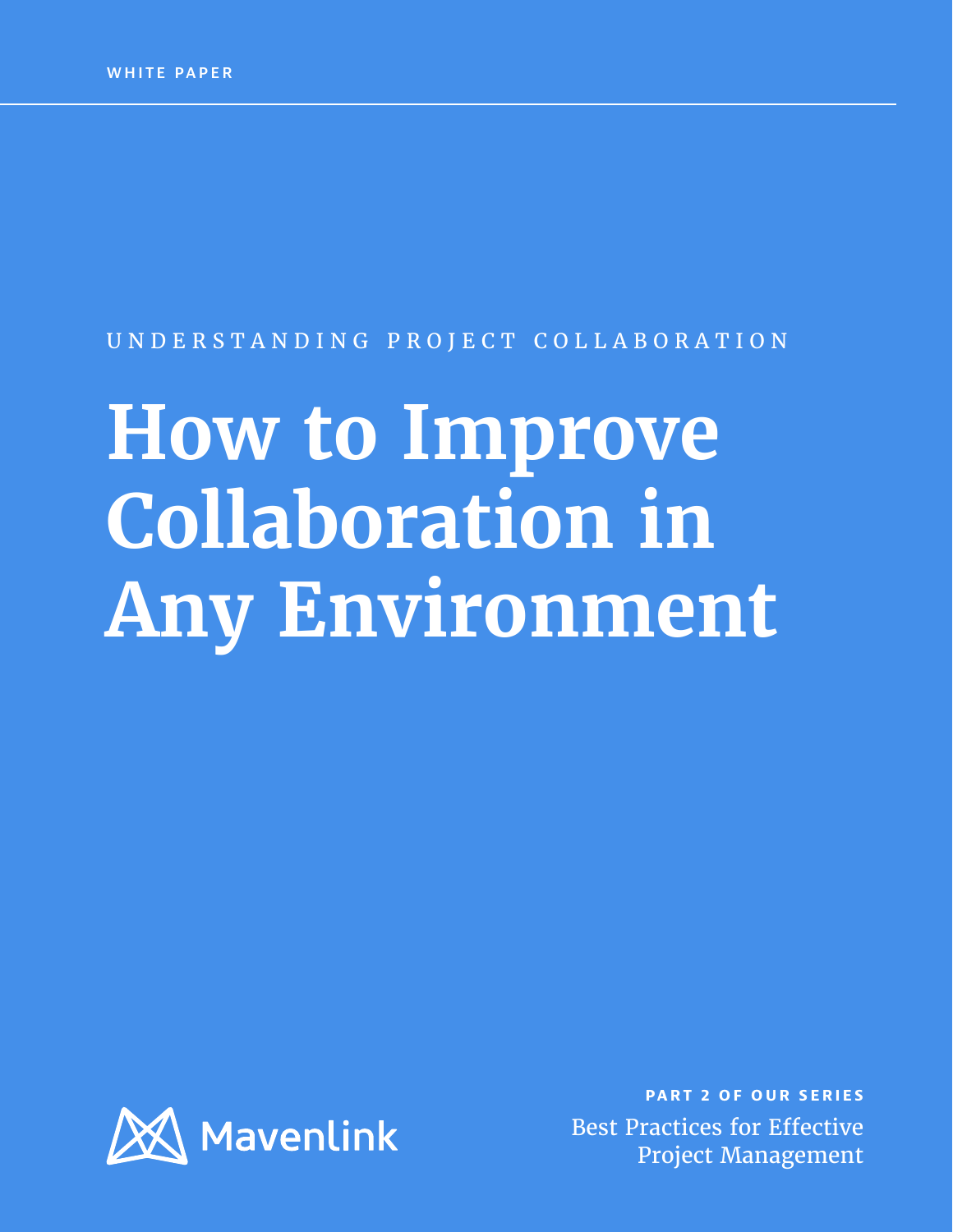**TABLE OF CONTENTS**

# **Understanding Project Collaboration**

| What Collaboration Really Means                         |
|---------------------------------------------------------|
| Collaboration isn't One-Size-Fits-All                   |
| The Goal of Collaboration                               |
|                                                         |
| What is Chat Software and Who Should Use It?            |
| How Chat Tools Help Collaboration                       |
|                                                         |
| Who Should Use Video Conferencing?                      |
| Video Conferencing to Improve Interpersonal Connections |
|                                                         |
| A Competitive Advantage to SaaS                         |
| Who Should Use Project Management Software?             |
| <b>Improve Your Project Collaboration</b>               |
|                                                         |
| Security                                                |
| Cost                                                    |



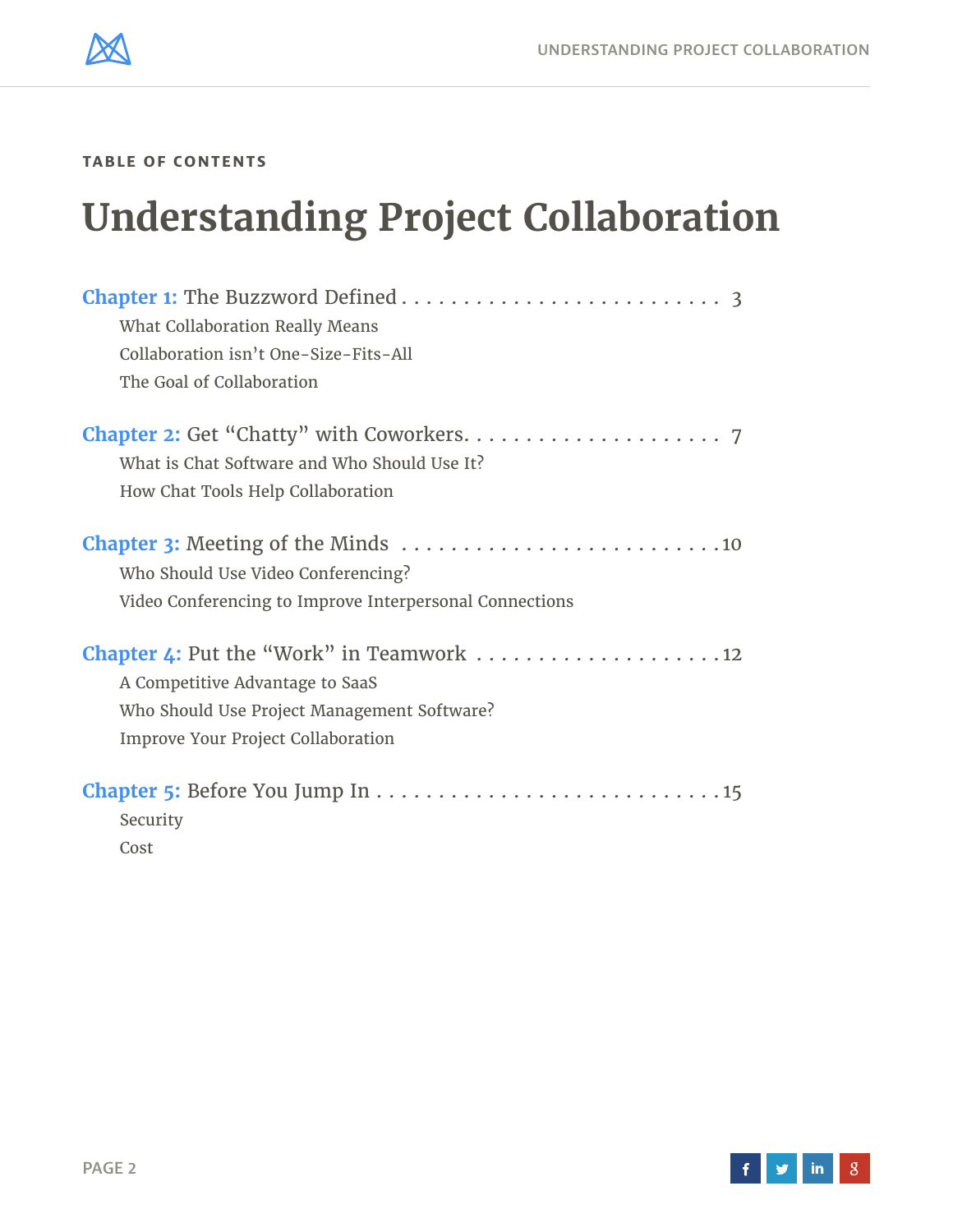<span id="page-2-0"></span>

# **The Buzzword Defined** What Collaboration *Really* Means

Collaboration might be one of the most overused buzzwords in the business world. A Google search for the phrase "what is collaboration?" reveals 178,000,000 results.

You may have noticed the word "collaboration" is often used interchangeably with "communication" or "teamwork" or is taken to simply mean the latest social software tools. In fact, it is used so often, it is difficult to define and can imply various meanings to different people. What do you think of when you hear the word "collaboration?" The Oxford Dictionary defines it like this:

> *n.* **col•lab•o•ra•tion** The action of working with someone to produce or create something.

Sounds simple, right? It might be, if the definition weren't so vague. The truth is, some companies are using collaboration in their business practices to achieve great success when it comes to project management.

And that's what we want to talk about in this white paper–how project teams can collaborate in the best way possible, specific to their unique environment and circumstances, to bring a project to successful completion.

73% of organizations plan on increasing collaboration, considering it vital to project success.

#### **[FD | FORBES REPORT](http://prfirms.org/wp-content/uploads/2011/05/FD+Forbes+Strategic+Initiatives+Whitepaper+Final+032311.pdf)**

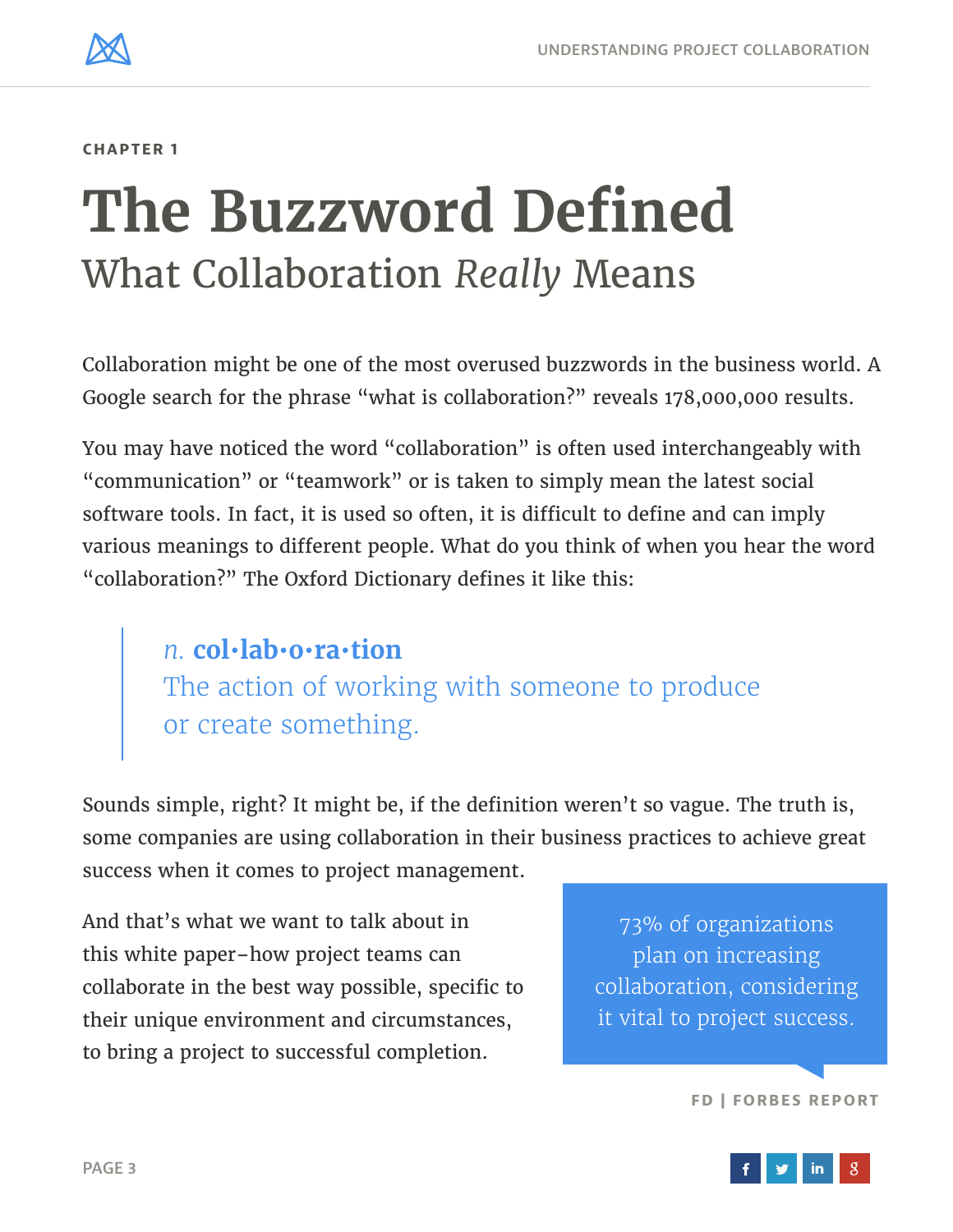

# **Collaboration isn't One-Size-Fits-All**

In reality, collaboration means different things to different organizations and people. For example, teams will collaborate onsite in a client location very differently than those working in an office building.

Organizations conducting client meetings mostly in person will use different collaboration software and strategies than those serving remote clients. Multinational corporations will benefit from a different set of tools than sole proprietors working with contractors and outsourced vendors.

> The key point here is that collaboration is not a one-size-fits-all approach, because all business environments are different.

Time for some practical examples:

- A large organization with thousands of employees and many internal departments may struggle with managing projects because of the sheer volume of email and the tendency for fragmented, mismanaged communications. This kind of organization might benefit from tools that increase the efficiency and usability of email, such as Software-asa-Service (SaaS) products or Gmail, which allows users to group email threads into categories, "star" (and thereby flagging) important messages and view messages grouped with relevant responses.
- A remote or virtual project team needs collaboration tools that allow for an easy way to share files (using Dropbox or Google Drive) and stay connected (using chat clients) throughout the project.
- Consultants, entrepreneurs, sole proprietors or small organizations that outsource individual services will benefit greatly from SaaS products (such as Mavenlink) to bring client, vendor and contractor communications to a centralized location.

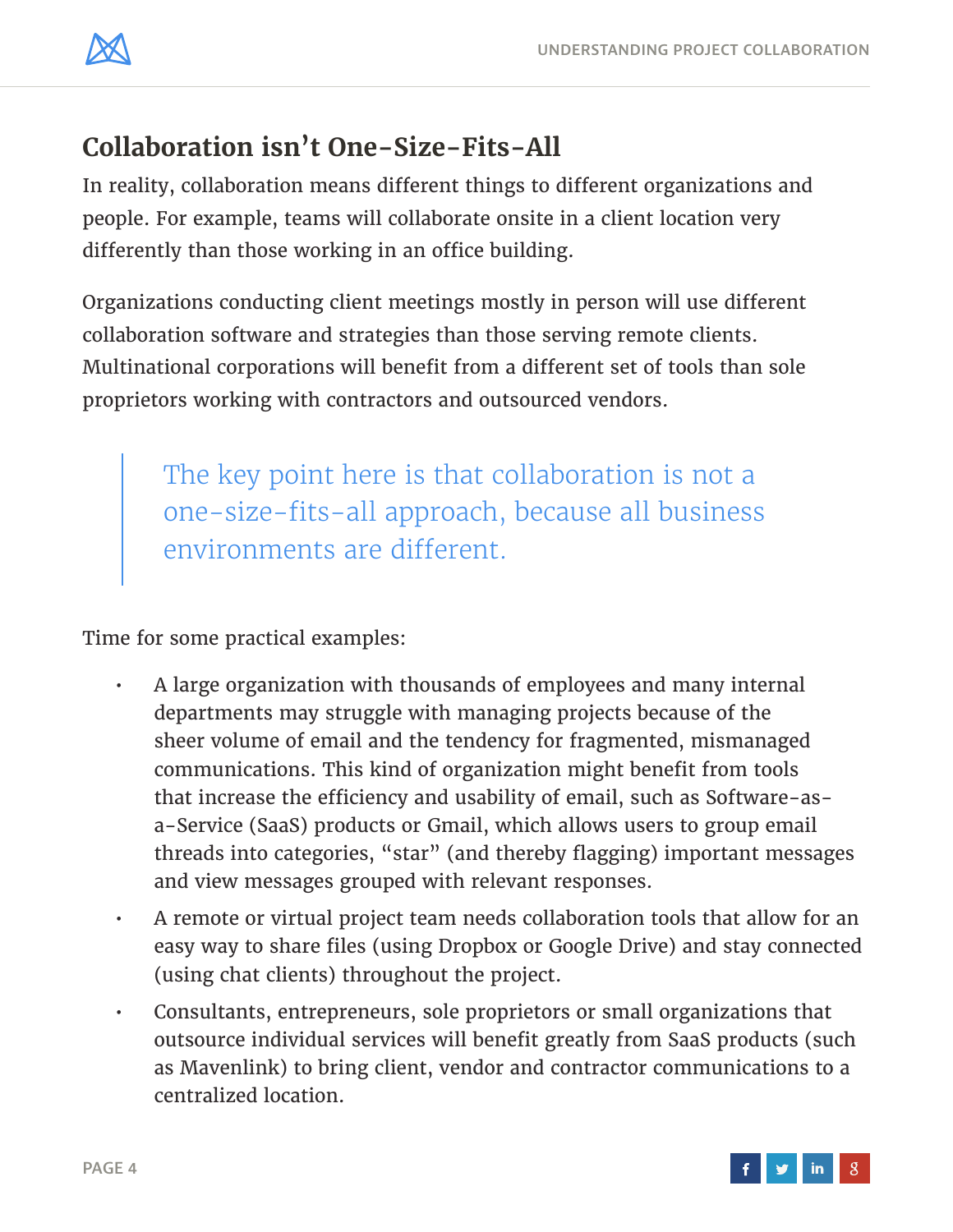

# **The Goal of Collaboration**

While collaborative strategies may indeed look different for each organization, the end goal– improving your business processes–should be the same no matter what your business or industry.

Collaboration does not exist in a silo, and is not in itself an end–it is a means to an end. Collaboration is a living thing; it is most effective when it is applied to a business process, a meeting, a conversation, and other forms of transactional communication.

Implementing collaboration tools and strategies can impact virtually everything across an organization, but companies will see the most gains when these are tied into their existing business processes.

Without a shared context, interpersonal conflict on virtual teams rises. And when farflung team members use the same tools and processes, the incidence of conflict goes down.

**[HARVARD BUSINESS REVIEW](http://blogs.hbr.org/2014/06/4-ways-to-decrease-conflict-within-global-teams/)**

Say, for example, a project team decides to use chat software, such as Atlassian HipChat. The goal cannot just be "to improve interpersonal communication" between members. You should have a specific goal as it relates to how the project management process is affected by such a tool.

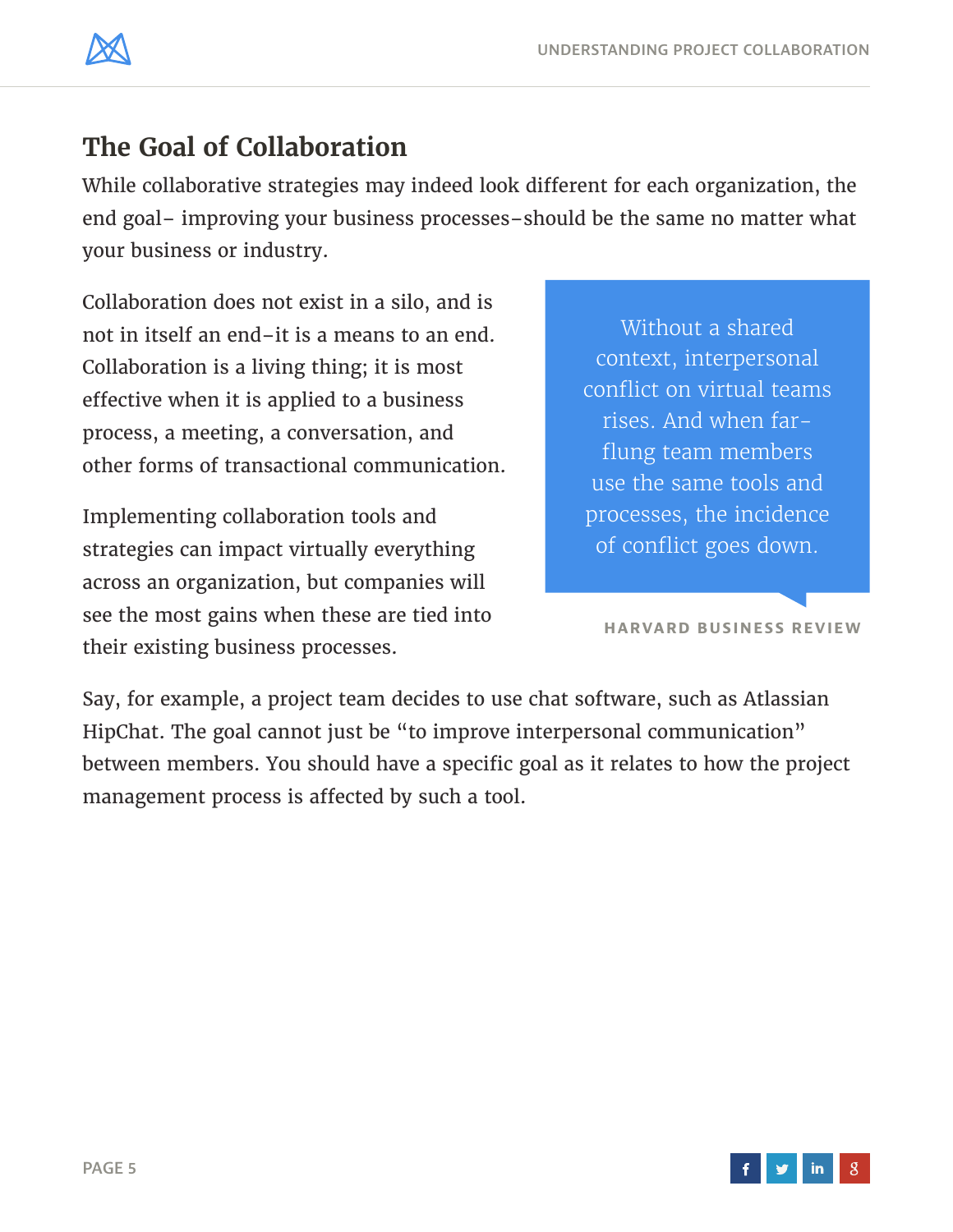

Did the project run more smoothly? Did this tool make it easier for team members to share ideas and information? Did it result in less phone calls and emails? Regardless of your organizational structure, the right collaboration tools can change how people communicate within a business process and make that process run more efficiently.

In this white paper, we hope to help you determine which tools and applications are right for your unique environment and workplace culture.

**CLOSING THE GAP**

According to a recent study, 92% of CEOs understand that effective communications is critical to project success.

Despite this, there often lies a disconnect between executives developing strategy and the project managers actually executing it. Businesses must do everything they can to communicate strategy more effectively and overcome this disconnect.

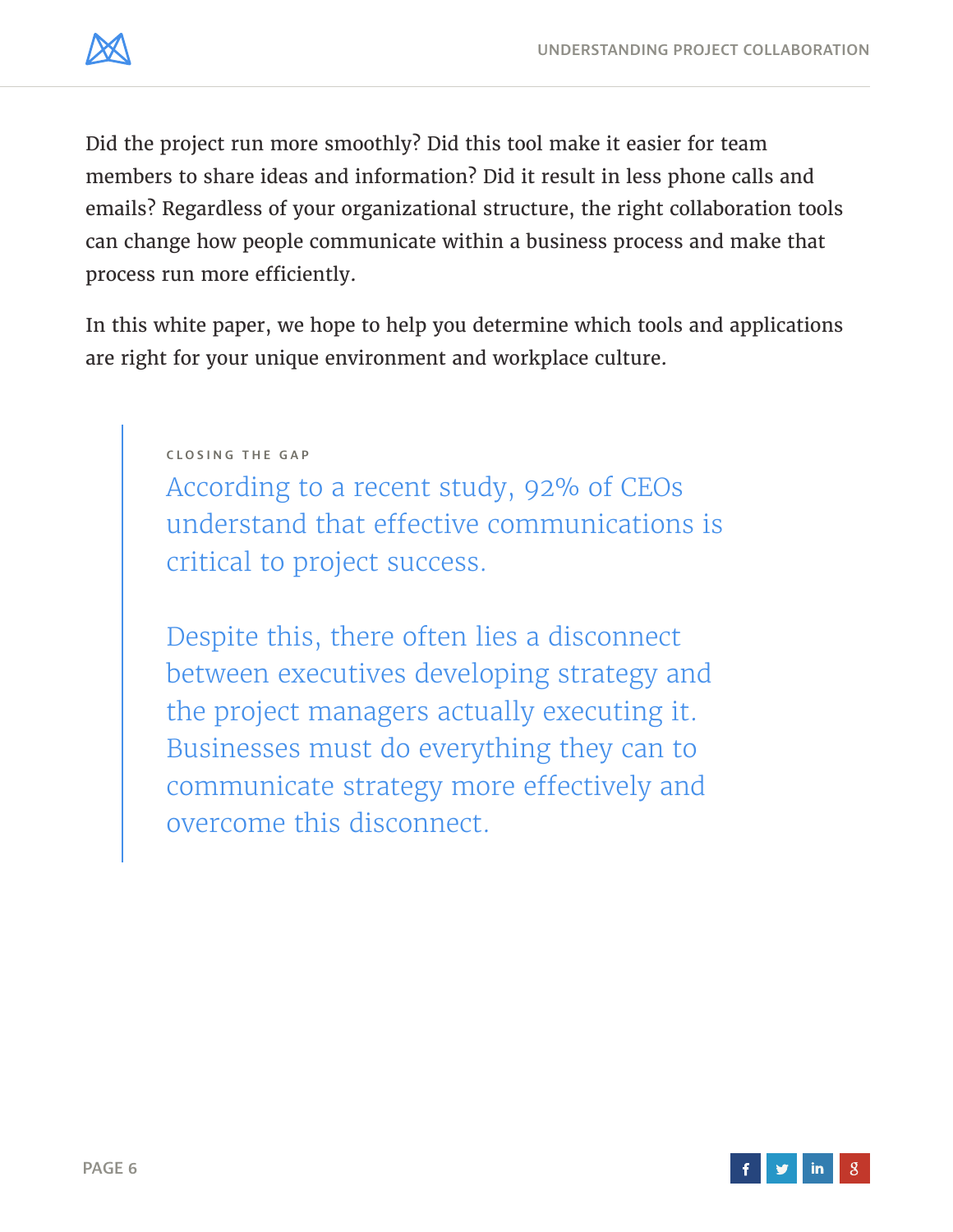<span id="page-6-0"></span>

# **Get** *Chatty* **with Coworkers**

How (and When) Chat Software Improves Collaboration

## **What is Chat Software and Who Should Use it?**

Email is pretty standard for nearly every business, but it can be problematic and even downright frustrating. Today, business professionals send or receive an average of 120 emails a day, which works out to be one email every four minutes! ([Radicati Group](http://www.radicati.com/?page_id=46))

Considering the sheer volume of emails, it becomes difficult to read and respond to messages in a timely manner. Project managers often run into problems when it comes to avoiding spam, tracking conversations, filtering messages and the inevitable email "black hole" (an email is swallowed by the inbox, never to be seen again).

Chat software is a communication platform (similar to instant messaging) that allows users to share ideas and files in real time, either in a group or one-to-one chat. It's a great supplemental tool for businesses struggling to use email effectively.

The following workplace environments can benefit from chat software:

- Organizations with employees distributed amongst different locations
- Remote workers or those who are constantly working away from a centralized location
- Vendors or contractors working with multiple clients
- Small teams or departments within larger organizations

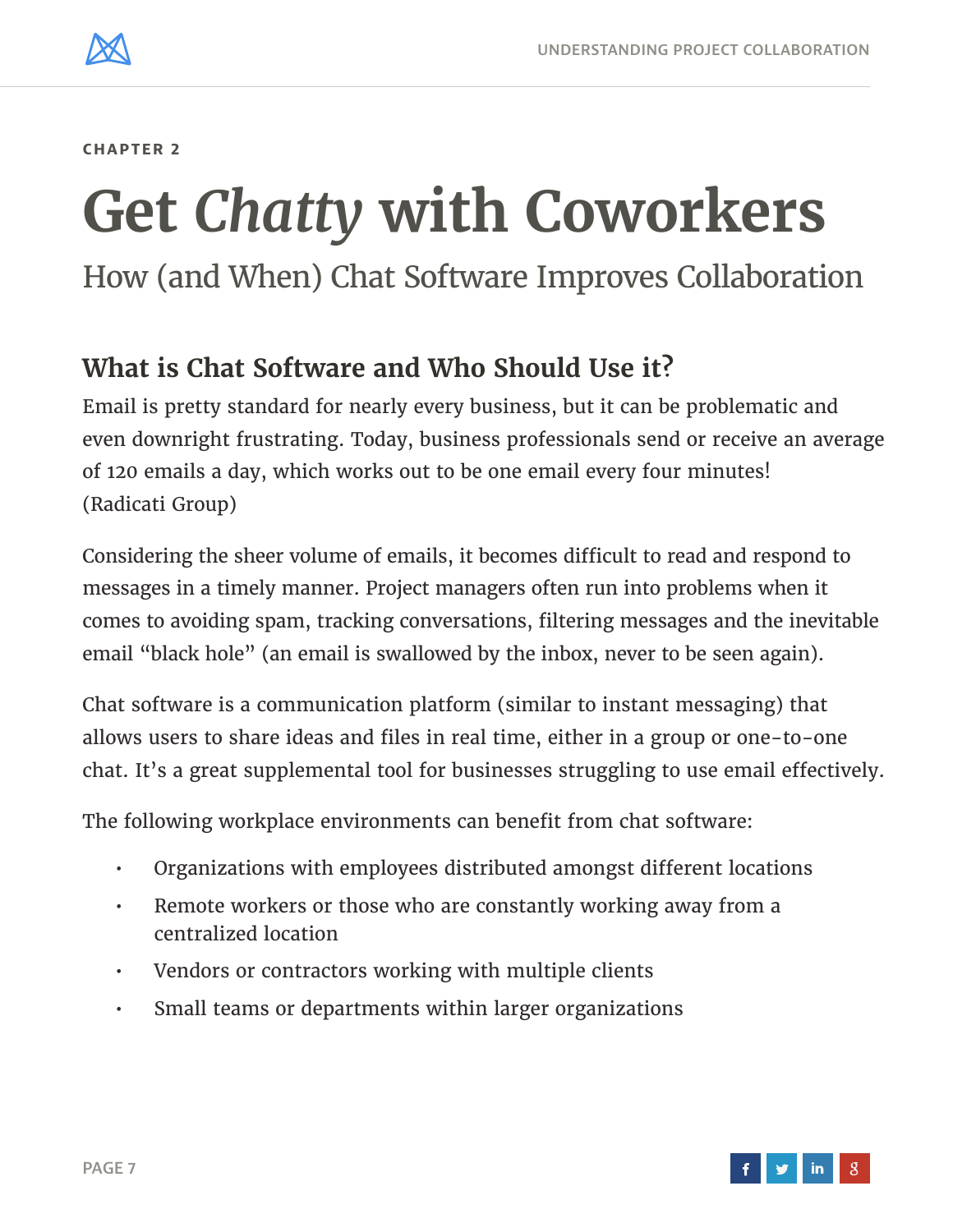

# **How Chat Tools Help Collaboration**

Organizations with team members spread across different locations or offices need to find ways for everyone to connect in the same space, or "room," as many chat tools call them. Within these different chat rooms, teams can communicate as a group or individually and employ automatic notifications to help everyone in the room stay on task.

Chat software is generally easy to use and implement, with minimal setup and little training required. These tools allow users to instantly communicate, no matter where they are. This means a project team can share updates and feedback, send files and even screen-share, helping keep everyone on the same page. It can significantly improve team efficiency and productivity.

As chat tools become more and more sophisticated, they help improve the way teams collaborate by offering some or all of the following benefits:

#### **EMAIL FOR THE 21ST CENTURY**

Email certainly has its place in the workplace, but in many cases its functionality can stand to be improved.

Tools like **[ActiveInbox](http://www.activeinboxhq.com/index.php)** for Gmail, which allows users to turn emails into tasks, ensure nothing is swallowed in your inbox. With this tool, you can also add action labels to each task, assign due dates with reminders, and attach notes to individual emails.

#### **Private and Group Chat**

Users can communicate with a project team

(or an entire department) by setting up a group chat room. Some chat tools allow you to mention someone within a message using the  $\varpi$  symbol (similar to Twitter). One-on-one chat rooms are great for sending a message specific to an individual that doesn't apply to the group.

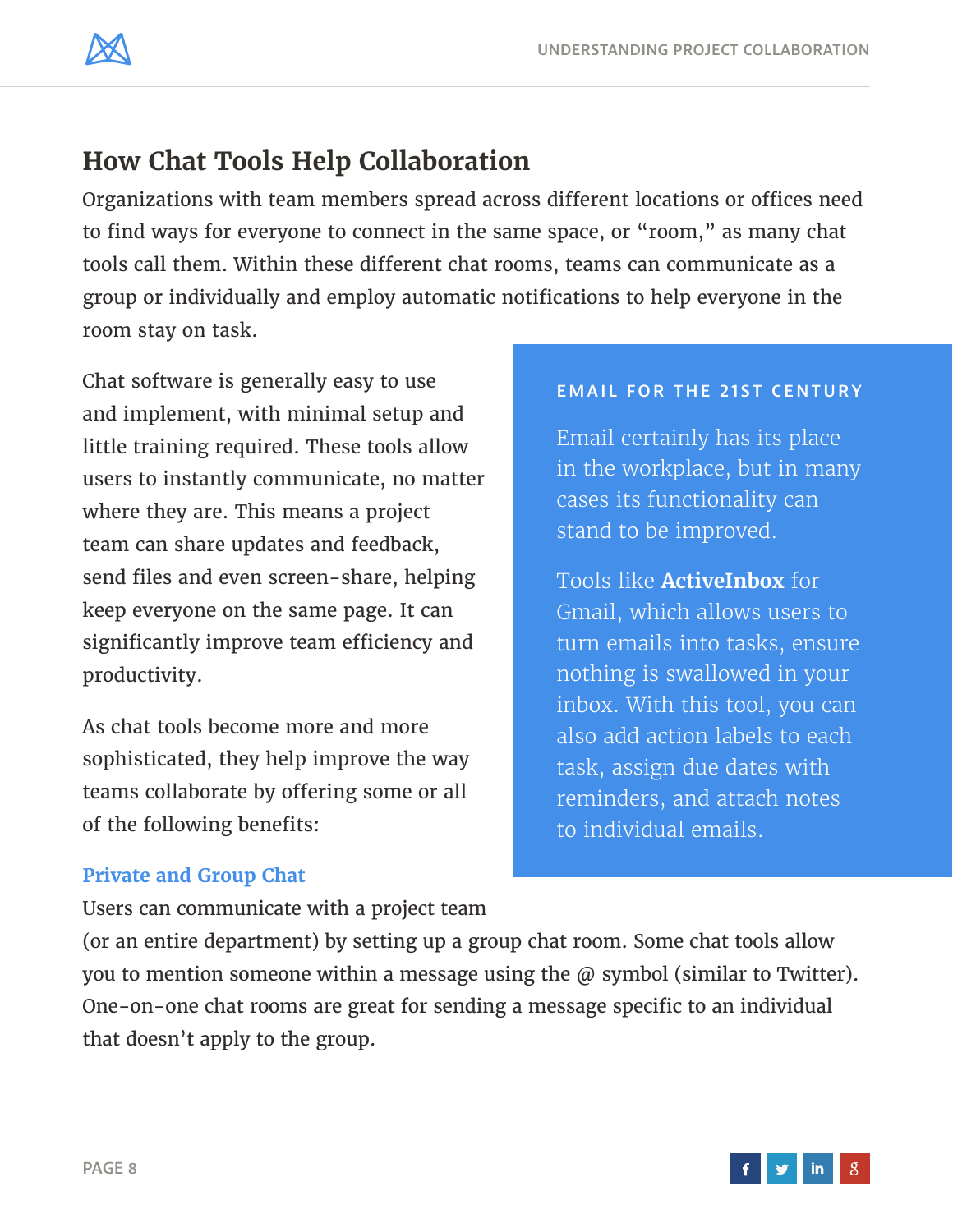

#### **Chat Specific to Tasks**

Some chat software tools, such as **[ChatWork](http://www.chatwork.com/)**, allow you to convert your conversations into action items through assigning tasks. You can set due dates for each task and notify team members when a task has been completed.

#### **Conversation Tracking**

Your chat history is saved, always accessible and sorted by conversation, so you can go back and review who said what without having to weed through hundreds of emails.

#### **Mobile Accessibility and Push Notifications**

Most major chat tools have mobile apps that allow users to get messages on their mobile devices so they can stay connected wherever they are. Push notifications alert you of private messages or if someone mentions you in a group chat.

#### **File and Screen Sharing**

Some clients, such as **[HipChat](https://www.hipchat.com/)**, feature drag-and-drop file sharing, video chat and real-time screen sharing, allowing project teams fast, efficient collaboration and feedback.

When team members stay connected, they can work more efficiently (reduce those voicemails!) and keep the project moving forward.

#### **5 WAYS TO MINIMIZE DISTRACTIONS DURING CHAT**

- 1. Keep one-on-one conversations limited to private rooms and out of group chat rooms.
- 2. It's okay to sign off if you really need to focus on a project or need some quiet time without any distractions.
- 3. Limit live notifications to rooms in which they are necessary.
- 4. Only notify users who truly need to see your message.
- 5. Make sure the right people are in the right chat rooms so messages are always relevant.

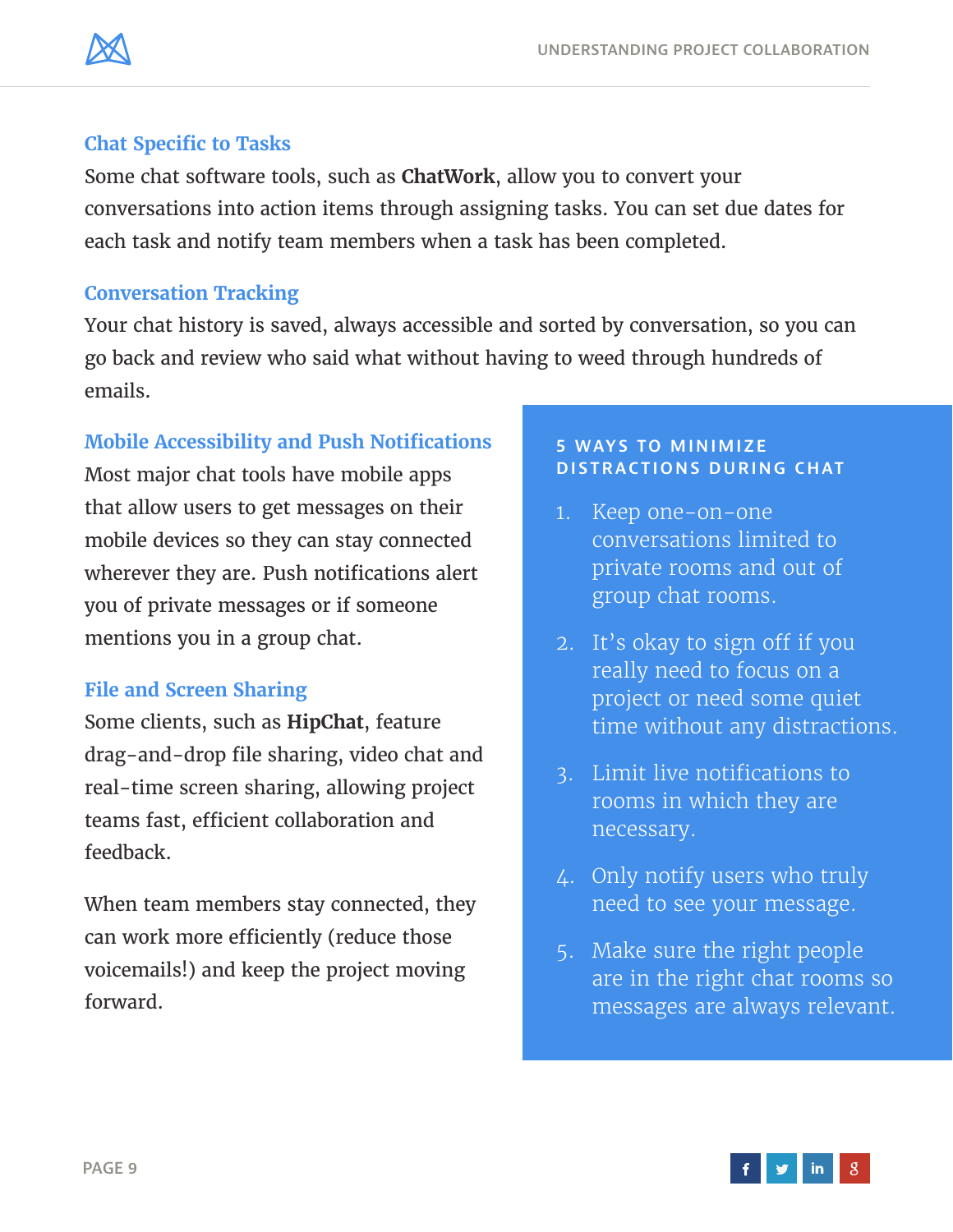<span id="page-9-0"></span>

# **Meeting of the Minds** Making Your Voice Heard

Whether you are strategizing with your team on a new assignment, hosting a roundtable discussion or delivering a project to a client, there is immeasurable value in meeting face-to-face, versus audio alone.

Considering that **[55% of your message is conveyed through nonverbal elements](http://www.nonverbalgroup.com/)** (like gestures, facial expressions and posture), face-to-face communication is best for collaborating on strategies and concepts, which require information-rich nonverbal cues and in-depth understanding. [\(Nonverbal Group](http://www.nonverbalgroup.com/))

# **Who Should Use Video Conferencing?**

When in-person meetings aren't practical, due to time, travel costs or other constraints, web conferencing software can be an extremely valuable tool for collaborating internally and externally. These tools not only give you and your team a "face-to-face," interpersonal connection, many of them have file sharing, screen sharing and interactive white board capabilities.

The beauty of video conferencing software is its ability to slash travel expenses, span the distance and connect users as if they truly were meeting personally, making it an ideal solution for the following environments:

- Companies or sole proprietors serving remote clients and prospects
- Remote workers, especially those living in different time zones than their coworkers
- Geographically distributed organizations or those with multiple branches

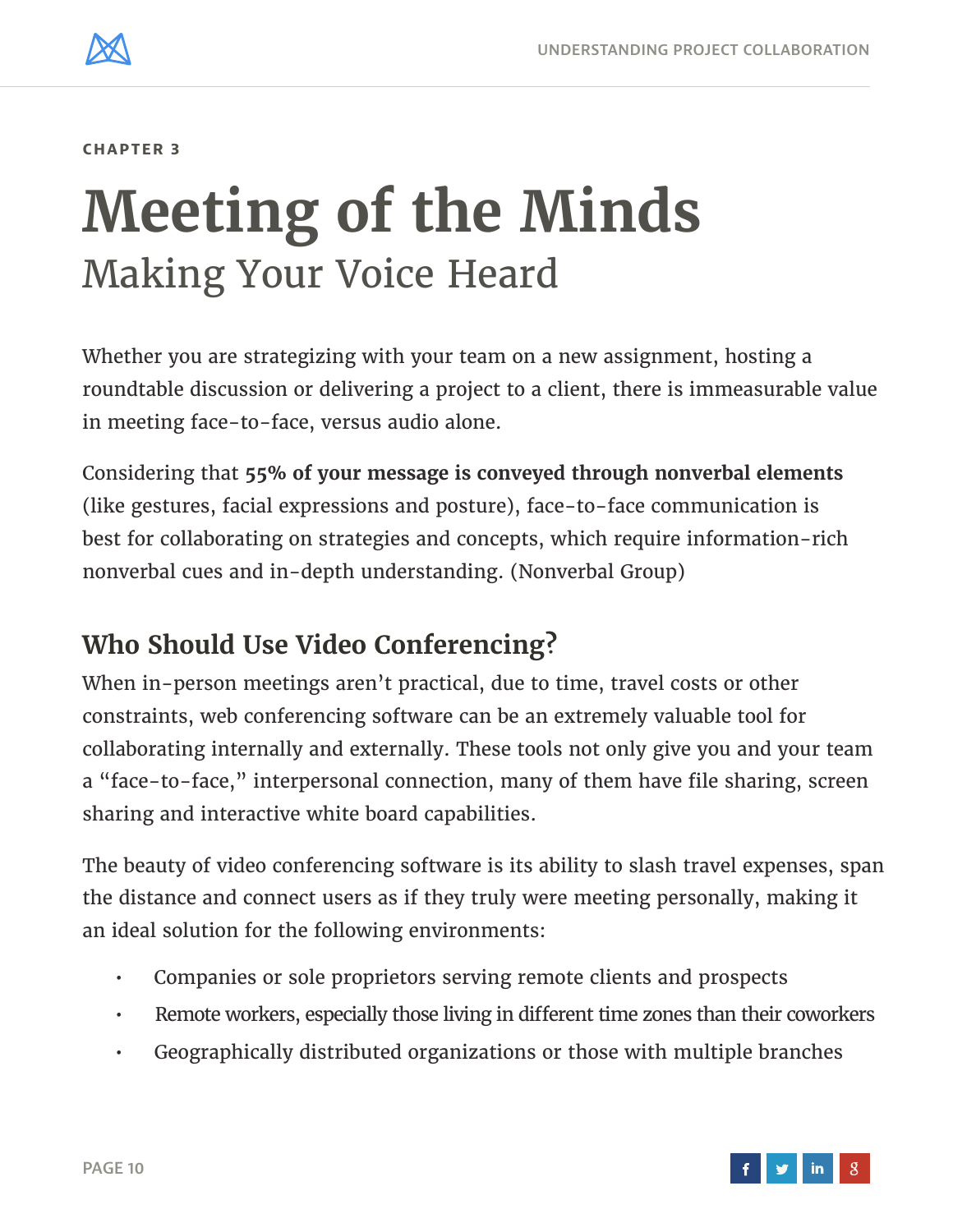

### **Using Video Conferencing to Improve Interpersonal Connections**

Now let's move on to discuss how these tools work, and what they offer in terms of the user experience:

#### **Staff Training and Development**

Businesses that need to provide training to off-site employees in multiple locations can host a web conference, which can include videos and slides.

#### **Conference Meetings (Group or One-to-One)**

Quick, check-in meetings, team brainstorming sessions and agency-wide conferences can all take place on a user's laptop, or even on a mobile device.

A full-featured, customizable tool like Adobe Connect can join you with up to 99 other people in a video conference. For smaller or on-the-fly meetings, Skype and Google+ Hangouts are incredibly easy to use and best of all – they're free.

#### **Desktop/Screen Sharing**

*"Are you seeing what I'm seeing?"* Video conferencing tools have recently upped the collaboration factor by allowing users to view one another's desktops, a great feature for project teams who can't physically meet but still need close interaction.

#### **File Sharing**

One very handy feature of many web conferencing tools is the ability to share (and comment on) files. This saves the time of sending a file to a team member, waiting for comments, revising, sending it again...you get the picture. It can all be done in one meeting.

Face-to-face contact is synergistic, pleasurable and efficient. A five-minute video meeting can accomplish more than 20 emails.

**[ERIC YUAN, CEO OF ZOOM](https://www.zoom.us/)**

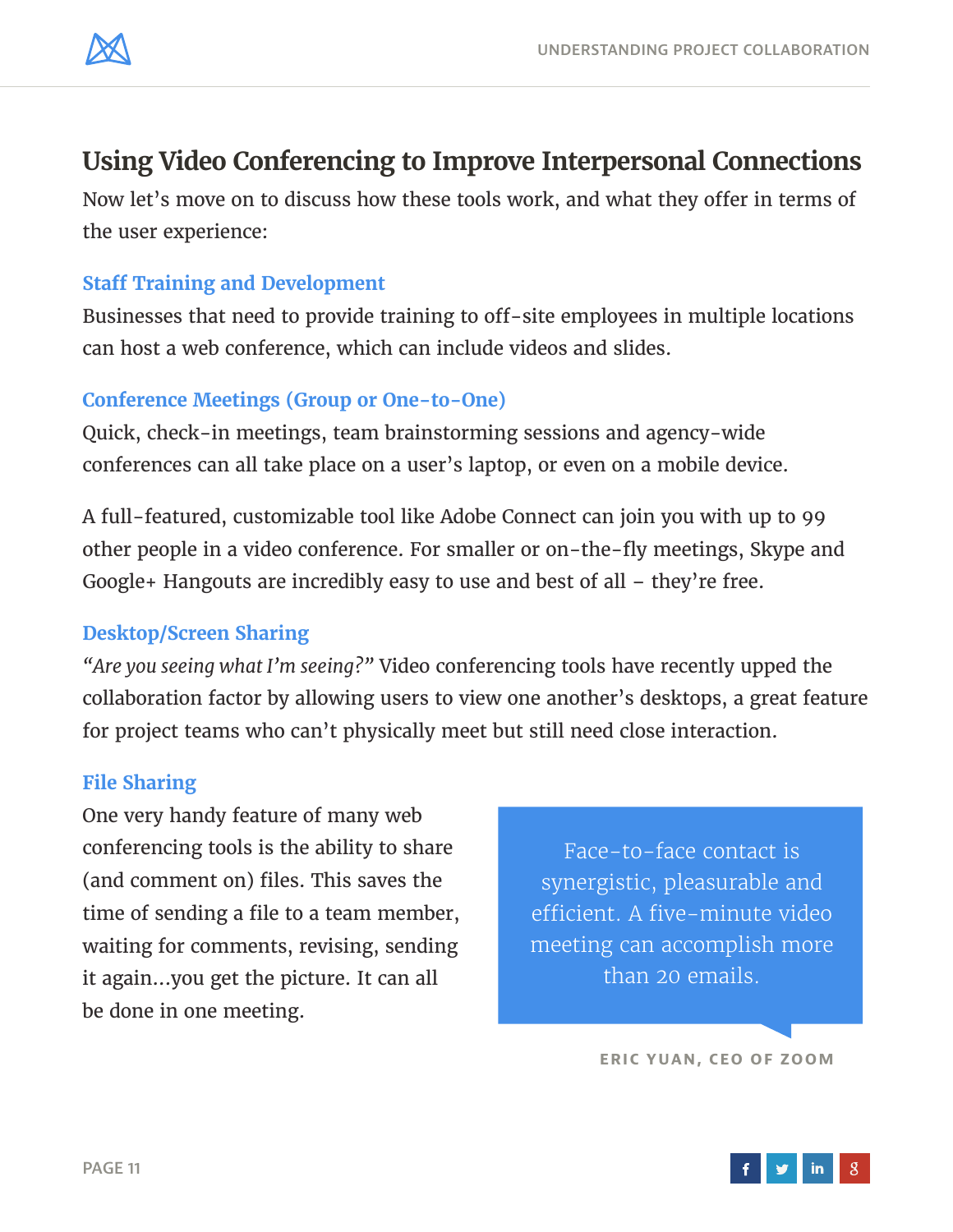<span id="page-11-0"></span>

# **Put the** *Work* **in Teamwork** Collaborating with Online Project Management Software

Getting all team members on the same page is critical to the success of any project. Allocating the right resources, organizing the workflow, managing tasks, and keeping track of files and expenses help keep a project moving forward.

### **A Competitive Advantage to SaaS**

The worldwide market for Software-as-a-Service (SaaS) products is expected to hit **\$45.6 billion by 2017**. (Gartner Forecast: Public Cloud Services, Worldwide 2011-2017)

Why is the growth of SaaS exploding? According to a **[survey by IBM](http://public.dhe.ibm.com/common/ssi/ecm/en/cim12346usen/CIM12346USEN.PDF)**, businesses cited reducing total cost of ownership of their software applications as the top reason for utilizing SaaS.

But the study also revealed that nearly half of the companies they surveyed are using SaaS products because of their promise to deliver something more than just cost savings: an undeniable competitive advantage through better decision making, increased market agility and improved collaboration.

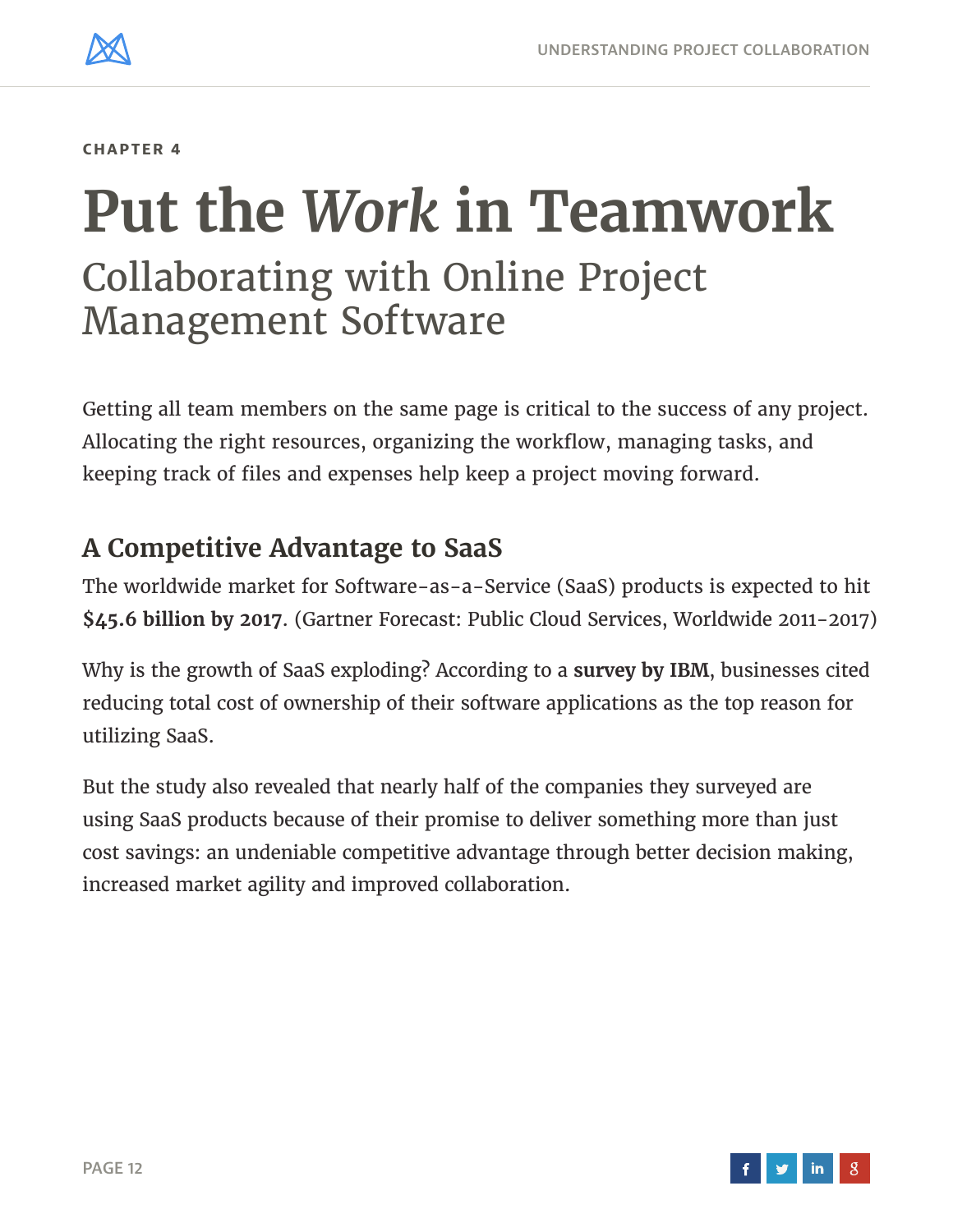

# **Who Should Use Project Management Software?**

A primary benefit for project managers to use project management software is its ability to improve collaboration in a variety of working environments, and often very quickly. Here's a look at several types of businesses that can benefit:

#### **Small- and medium-sized businesses with limited staff/and or resources**

Project management software can offer lower risk and less upfront cost and resources. Small- and medium-sized companies also have the benefit of quick and easy deployment because they typically don't require developers or IT staff to get the product up and running.

#### **Creative agencies, marketing firms and professional services**

Project management software like Mavenlink offers time tracking, budget management, file sharing, resource management and other capabilities, which are essential for these types of organizations that manage many projects and multiple clients.

#### **Businesses seeing rapid growth or adding clients/employees at a fast pace**

Businesses growing quickly can use project management software like Mavenlink to meet changing demand. The software is easy to configure on multiple machines and businesses can add or remove users as needed.

#### **3 THINGS TO CONSIDER BEFORE DEPLOYING SAAS PRODUCTS:**

- 1. In what ways can improved collaboration (internally and externally) help your organization achieve better results?
- 2. Which business processes could run smoother and more efficiently?
- 3. Which project teams or departments could use SaaS tools to make better, more informed decisions?

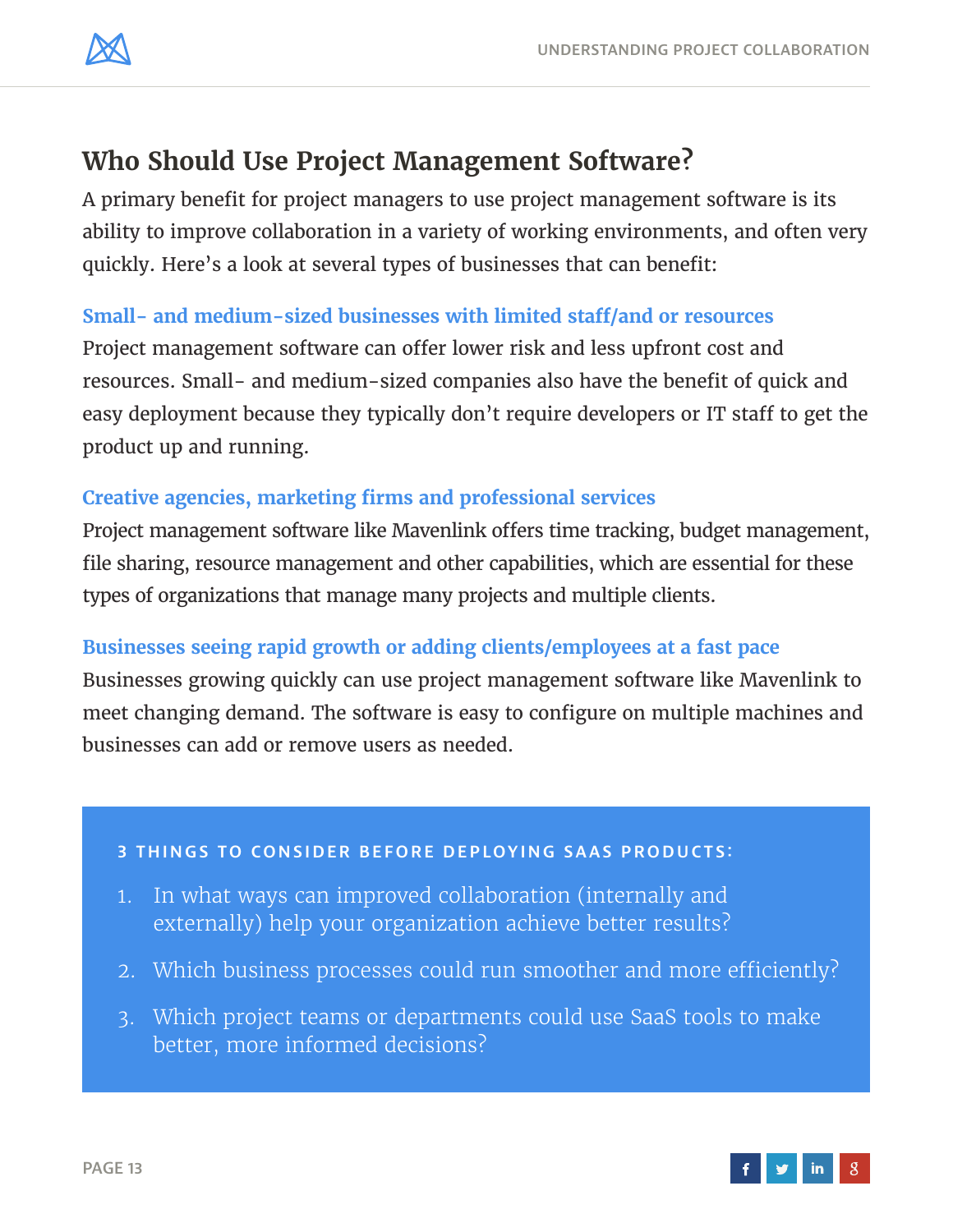

### **Improve Your Project Collaboration**

Project management software offers project teams many additional benefits, including:

#### **Task Management**

Software applications like Mavenlink offer project managers a way to assign tasks to team members and track the status of those tasks. Users can link conversations and attach files to individual tasks, allowing for taskspecific communication.

61% of businesses leading the pack in terms of cloud deployment said that SaaS products offer them increased collaboration, both internally and externally.

**[IBM CENTER FOR APPLIED INSIGHTS\)](http://public.dhe.ibm.com/common/ssi/ecm/en/cim12346usen/CIM12346USEN.PDF)**

#### **Organized Workflow**

Projects run more smoothly when project

teams can focus their communications on outcomes and deliverables in addition to task-oriented conversations. Mavenlink allows users to organize the project workflow using tools like Gantt charts to see when a project begins and ends, in addition to all of the deliverables in-between.

#### **Resource Management**

Project managers need a way to maximize one of a company's greatest assets — its people. Resource management help you determine who's doing what and how much time team members are spending on each task. You can allocate hours to each task or to individual team members.

#### **Activity Feeds**

Activity Feeds allow project teams to track and monitor important activities and conversations through a series of short updates. Real-time notifications and an easy-to-follow stream of information helps all team members understand where they are within the project and move it toward completion.

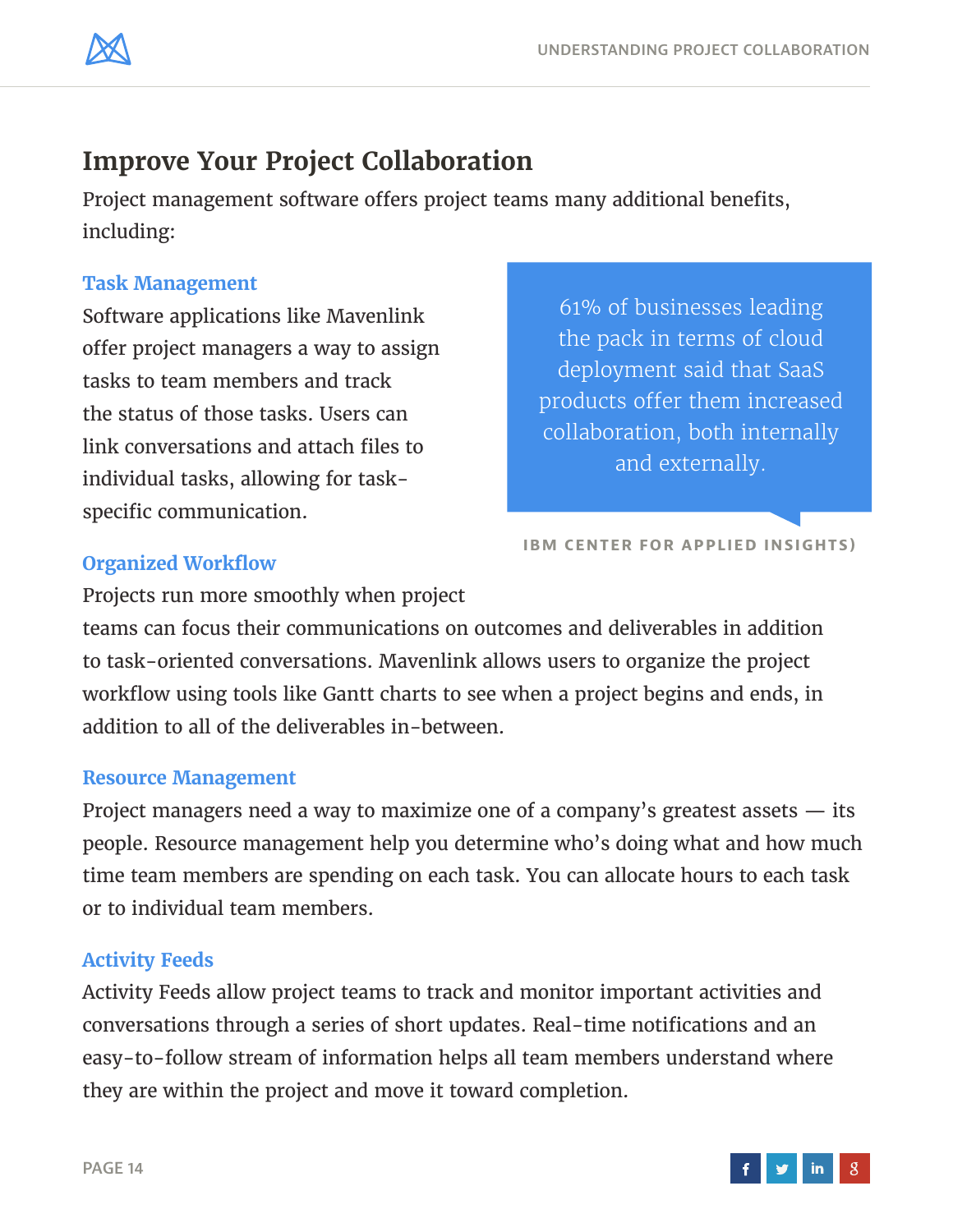<span id="page-14-0"></span>

# **Before You Jump In** Other Critical Considerations

As we mentioned at the start of this white paper, every organization has its own unique environment and culture, and not every collaboration tool is right for every business. Taking time to consider these important issues before deciding on a collaboration tool will help ensure that your organization is utilizing these tools in the most effective way possible.

#### **Security**

As more and more project teams take advantage of collaboration tools, it becomes increasingly important to implement best practices and standards for securely sharing sensitive information like customer data, financial records and intellectual property. Companies and departments who use cloud-based applications and other file-sharing tools should consider how sensitive data would be handled.

#### **File Sharing**

Project managers and teams who bring these tools into their organization must be aware of existing compliance, governance and security requirements. Files in storage and transfer should be protected with encryption, and users should be authenticated before gaining access.

#### **Data Recovery and Backup**

It's a good idea to check if your vendor has a multilevel backup strategy so your files are always secure. The vendor should also have disaster recovery procedures in place in case of an emergency.